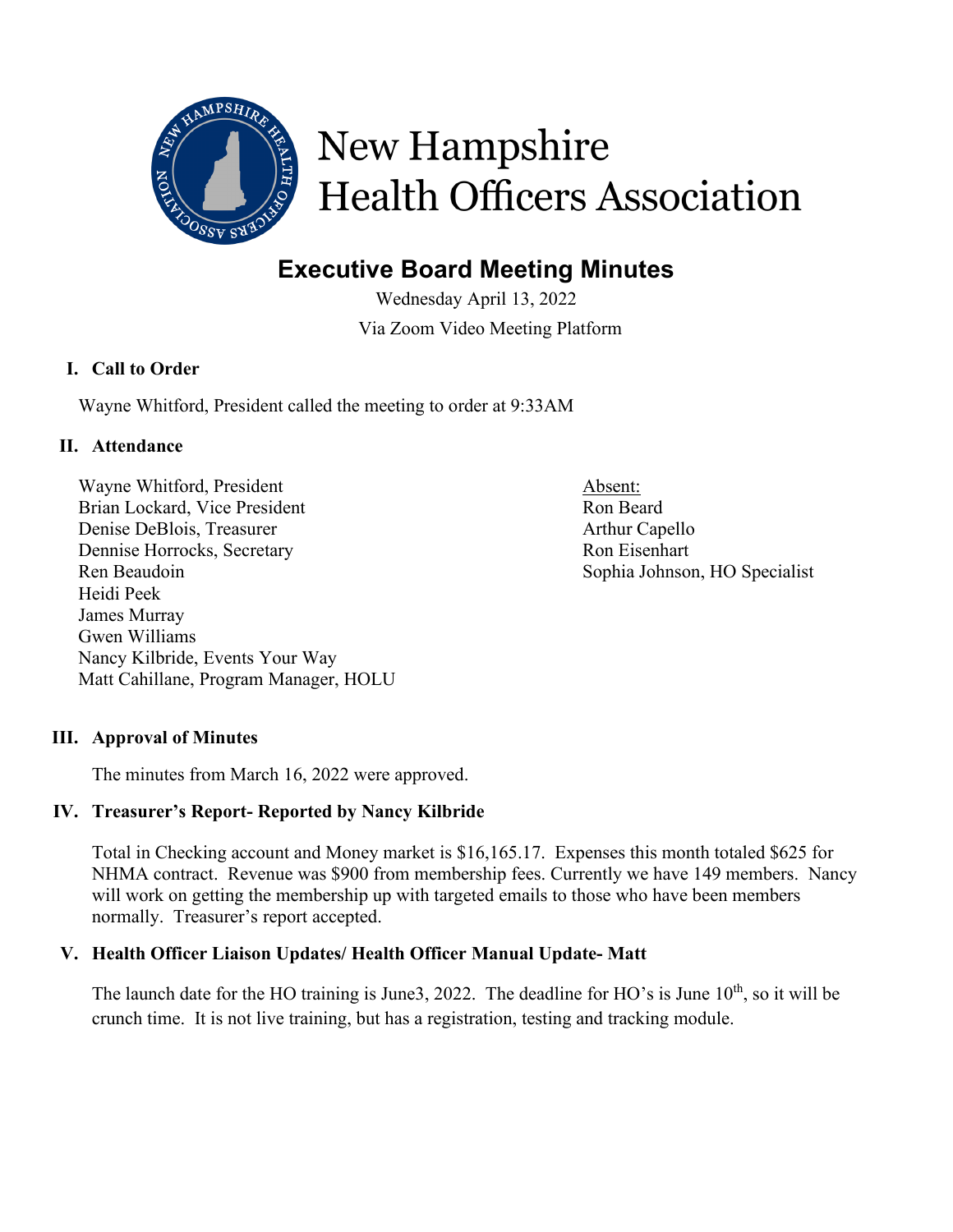#### **VI. Spring Workshop Planning: Tuesday May 24, 2022 from 8:30am- 12:30PM**

The Board reviewed the proposed agenda. **\*Action Item** Brian will provide a write-up for the agenda for the short-term rentals and the legislative session. For the Digital Health, Gwen will be the facilitator. Joining the roundtable will be Valerie Potopsingh, FDA and Jordan Alvez, EPA. Gwen recommends 5 minutes for each to describe the impact COVID 19 has had on their organizations. Sophia should be added to the panel. **\*Action Item** Matt will provide Nancy general description about what he will be presenting. He will discuss the recent legislation and the request for data from the SHA/ SHP committee. He can discuss what the State does for data, but it would be helpful to have a city discuss what they do. Nancy will update the agenda and send to the board for review, then send to the listserv along with membership information. **\*Action Item** Wayne will check with Sophia about the awards committee and how that can be presented at the workshop.

## **VII. Update on Readiness Report to SHA/SHIP- Wayne Whitford**

Senator Sherman wanted an electronic form of data. Not sure what data he is looking for, # of calls, calls for service? What aggregate data do have for all HO's in the State? We should think about data for rental property issues, communicable disease, hoarding and mental health issues. Also the topic of workforce training and capacity. Is there an expectation to standardize the data? The committee is clear with FT and PT HO's and the difference in the type od data that would be accumulated. Nashua will share with the Board the report they produced for Nashua re: COVID-19. **\*Action Item** Wayne will work with Sophia to discuss something for us to provide to the committee. **\*Action Item** Sophia and Matt will draft an appendix to the report for the HHS oversight committee with solutions.

## **VIII. Review of draft DOE School Inspection Form**

Ren brought up some questions/ concerns that he had with the report. He will send them out to the board.

- o Schools never give proper notice for the inspection, always last minute
- o Clarify the follow-up inspections. Can evidence (photo) be provided and then HO sends letter to school that compliance has been achieved.
- $\circ$  The drinking fountain question needs clarification. We aren't given # of students/ staff, so can't make a determination of how many should be available, etc.
- o List where the items are listed in the rules, similar to the form that childcare uses.
- o Animals must be in good health? Gerbils, goldfish health?

## **IX. Update on inviting Director Trish Tilley and DHHS reps to June 21, 2022 Board meeting:**

**\*Action Item:** Matt will draft an email for Wayne to send Trish Tilley requesting her availability to attend the Board meeting on June 21, 2022.